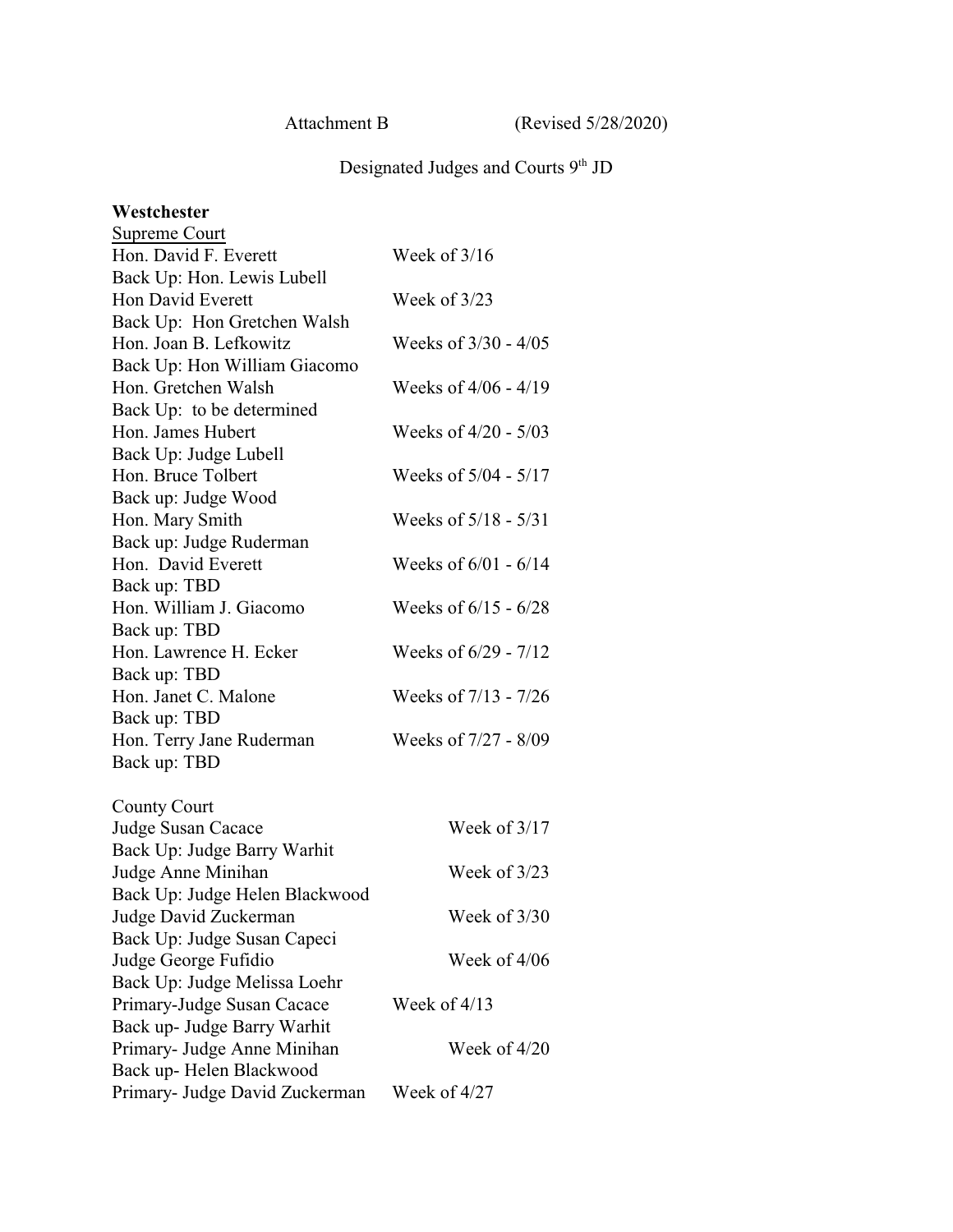| Back up-Judge Susan Capeci                     |                |
|------------------------------------------------|----------------|
| Primary-Judge George Fufidio                   | Week of 5/04   |
| Back up- Melissa Loehr                         |                |
| Primary- Judge Susan Cacace                    | Week of $5/11$ |
| Back up- Judge Barry Warhit                    |                |
| Primary- Judge Anne Minihan                    | Week of $5/18$ |
| Back up-Judge Helen Blackwood                  |                |
| Primary-Judge David Zuckerman                  | Week of 5/25   |
| Back up-Judge Susan Capeci                     |                |
| Primary-Judge George Fufidio                   | Week of 6/01   |
| Back up-Judge Melissa Loehr                    |                |
| Primary-Judge Susan Cacace                     | Week of 6/08   |
| Back up-Judge Barry Warhit                     |                |
| Primary-Judge David Zuckerman                  | Week of $6/15$ |
| Back up-Judge Susan Capeci                     |                |
| Primary-Judge Anne Minihan                     | Week of $6/22$ |
| Back up-Judge Helen Blackwood                  |                |
| Primary-Judge George Fufidio                   | Week of 6/29   |
| Back up-Judge Melissa Loehr                    |                |
| Primary-Judge Susan Cacace                     | Week of 7/06   |
| Back up-Judge Barry Warhit                     |                |
| Primary-Judge David Zuckerman                  | Week of 7/13   |
| Back up-Judge Susan Capeci                     |                |
| Primary-Judge Anne Minihan                     | Week of 7/20   |
| Back up-Judge Helen Blackwood                  |                |
| Primary-Judge George Fufidio                   | Week of 7/27   |
| Back up-Judge Melissa Loehr                    |                |
|                                                |                |
| <b>Family Court</b>                            |                |
| Hon Wayne Humphrey                             | Week of $3/16$ |
| Back Up: Hon. Adrian Armstrong                 |                |
| Hon. Arlene Gordon Oliver                      | Week of 3/23   |
| Back Up: Hon Nilda Morales Horowitz            |                |
| Hon. Nilda Morales Horowitz                    | Week of $3/30$ |
| Back Up: Hon. Mary Anne Scattaretico-Naber     |                |
| Hon. Mary Anne Scattaretico-Naber Week of 4/06 |                |
| Back Up: Arlene Katz                           |                |
| Hon. Arlene Katz                               | Week of $4/13$ |
| Back Up: Michelle Schauer                      |                |
| Hon. Michelle Schauer                          | Week of $4/20$ |
| Back Up: Hon. Rachel Hahn                      |                |
| Hon. Rachel Hahn                               | Week of $4/27$ |
| Back Up: Hon. Wayne Humphrey                   |                |
| Hon Wayne Humphrey                             | Week of 05/04  |
| Back Up: Hon. Adrian Armstrong                 |                |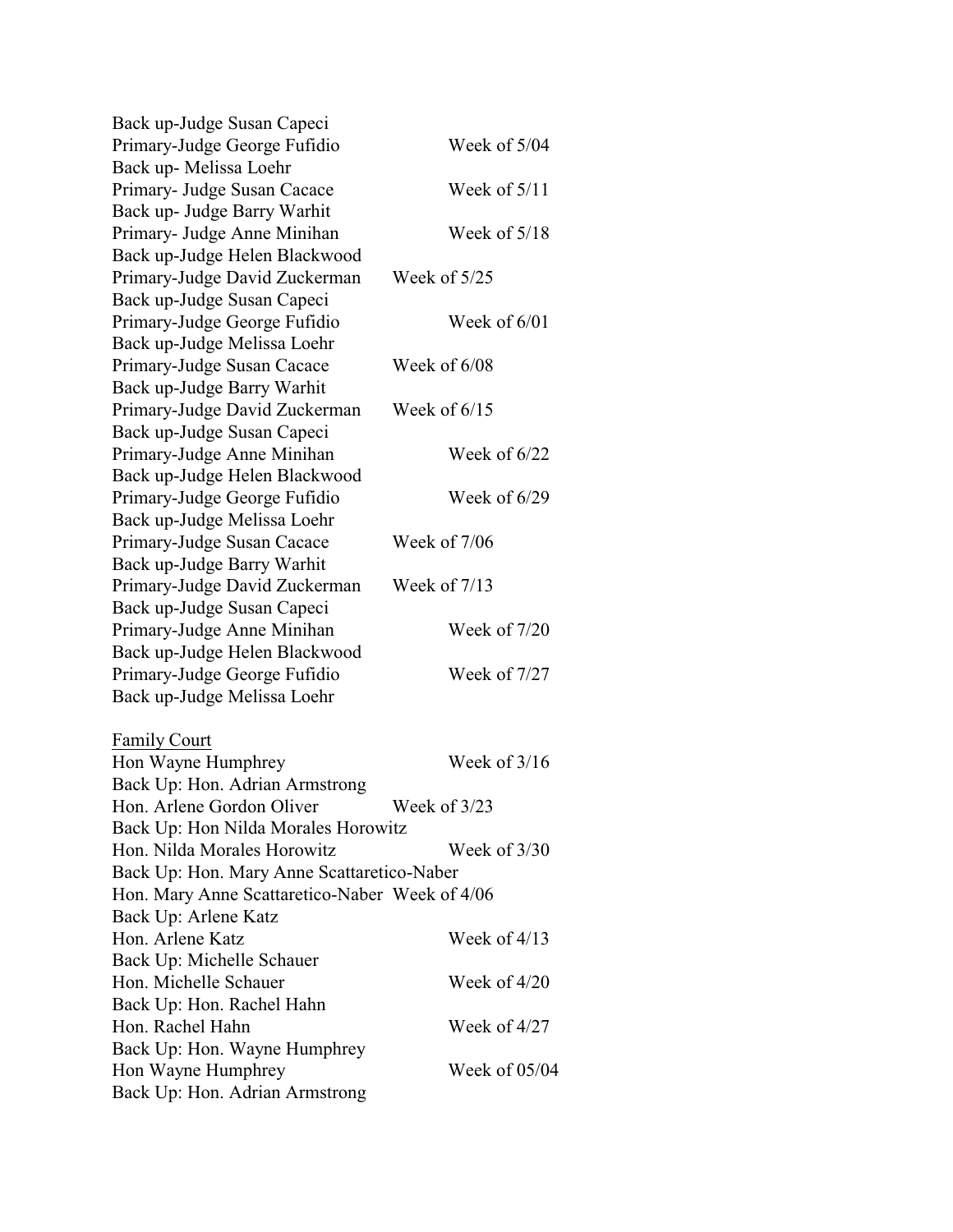| Hon. Mary Anne Scattaretico-Naber Week of 05/11 |                 |
|-------------------------------------------------|-----------------|
| Back Up: Hon Nilda Morales Horowitz             |                 |
| Hon. Nilda Morales Horowitz                     | Week of $05/18$ |
| Back Up: Hon. Mary Anne Scattaretico-Naber      |                 |
| Hon. Arlene Gordon Oliver                       | Week of $05/25$ |
| Back Up: Arlene Katz                            |                 |
| Hon. Arlene Katz                                | Week of 06/01   |
| Back Up: Michelle Schauer                       |                 |
| Hon. Michelle Schauer                           | Week of 06/08   |
| Back Up: Hon. Rachel Hahn                       |                 |
| Hon. Rachel Hahn                                | Week of $06/15$ |
| Back Up: Hon. Wayne Humphrey                    |                 |
| Hon. Wayne Humphrey                             | Week of $06/22$ |
| Hon. Mary Anne Scattaretico-Naber Week of 06/29 |                 |
| Hon. Nild Morales Horowitz                      | Week of 07/06   |
| Hon. Arlene Gordon-Oliver                       | Week of $07/13$ |
| Hon. Arlene Katz                                | Week of 07/20   |
| Hon. Michelle Schauer                           | Week of 07/27   |
| Hon. Rachel Hahn                                | Week of 08/03   |
|                                                 |                 |
| <b>City Courts</b>                              |                 |
| Hon. Jo Ann Friia                               | Week of 4/06    |
| Back Up: Hon. Judge John Collins                |                 |
| Hon. Thomas Quinones                            | Week of $4/13$  |
| Back Up: Hon. Elena Goldberg-Velazquez          |                 |
| Hon. Thomas Daly                                | Week of 4/20    |
| Back Up: Hon. Nichelle Johnson                  |                 |
| Hon. Reginald Johnson                           | Week of 4/27    |
| Back Up: Hon. Jared Rice                        |                 |
| Hon. Adrian Armstrong                           | Week of 5/04    |
| Back Up: Hon. Evan Inlaw                        |                 |
| Hon. Susan Kettner                              | Week of $5/11$  |
| Back Up: Hon. Eric Press                        |                 |
| Hon. Michael Martinelli                         | Week of 5/18    |
| Back Up: Hon. Arthur Doran III                  |                 |
| Hon. Jo Ann Friia                               | Week of $5/25$  |
| Back Up: Hon. John Collins                      |                 |
| Hon. Thomas Quinones:                           | Week of $6/1$   |
| Back Up: Hon. Elena Goldberg-Valazquez          |                 |
| Judge Thomas Daly                               | Week of 6/8     |
| Back Up: Hon. Nichelle Johnson                  |                 |
| Hon. Anthony Carbone                            | Week of $6/15$  |
| Back Up: Hon. Jared Rice                        |                 |
| Hon. Judge Reginald Johnson                     | Week of $6/22$  |
| Back Up: Hon. Evan Inlaw                        |                 |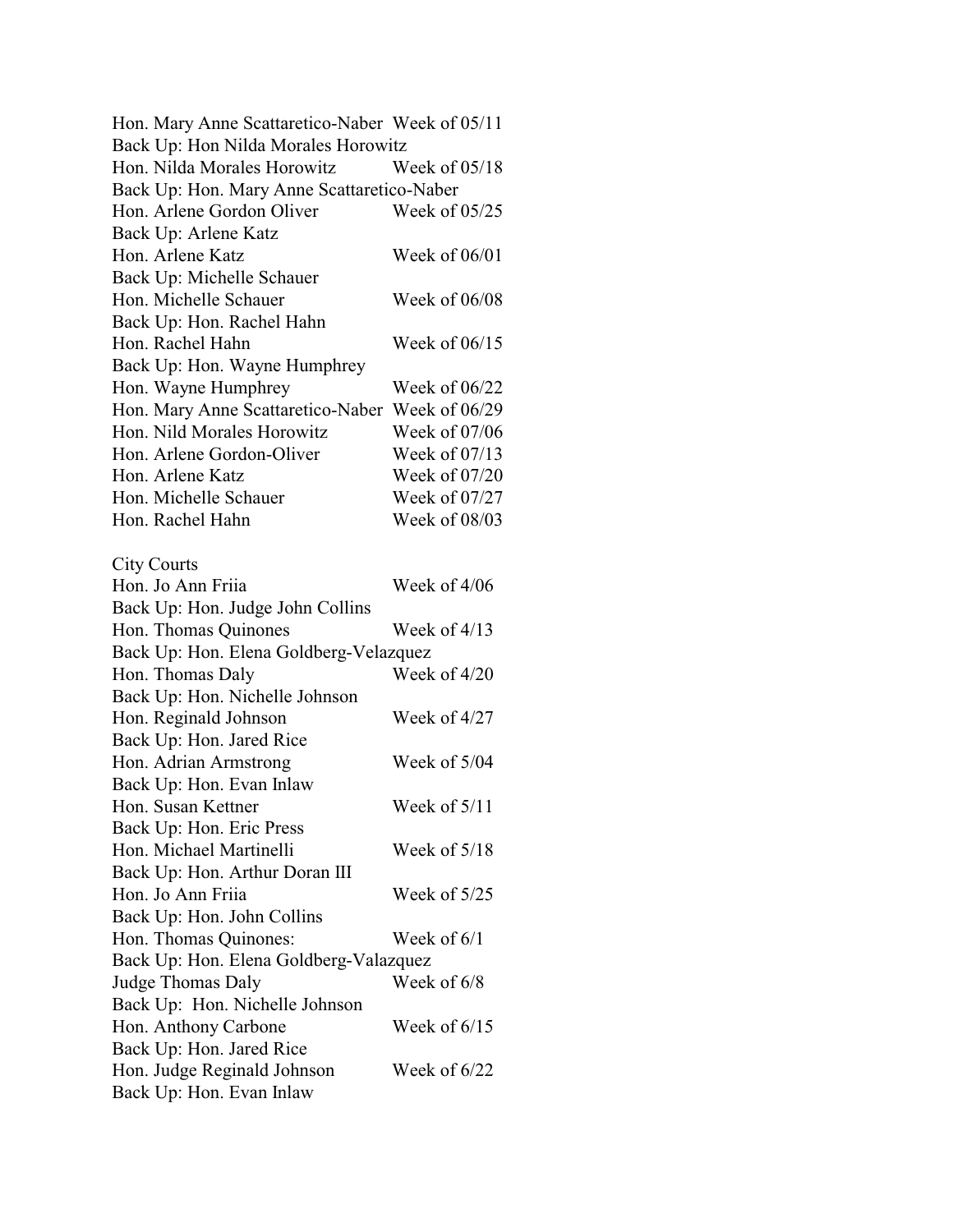Hon. Adrian Armstrong Week of 6/29 Back Up: Hon. Susan Kettner

## **Dutchess**

Supreme Court: Judge Mcloughlin Week of 3/16 except 3/18 Judge Watson Back Up: Hon. Maria Rosa Judge Watson Week of 3/23 Back Up: Hon. Maria Rosa Judge Rosa Week of 3/30 Back Up: Hon. Maria Rosa Judge MacKenzie Week of 4/06 Back Up: Hon. Maria Rosa Judge McLoughlin Week of 4/13 Back Up: Hon. Maria Rosa Judge Greenwald Week of 4/20 Back Up: Hon. Maria Rosa Hon. Christi Acker Week of 4/27 Back Up: Hon. Maria Rosa Hon. Maria Rosa Week of 5/04 Back Up: Hon. Christi Acker Hon. Hal Greenwald Week of 5/11 Back Up: Hon. Maria Rosa Hon. Christi Acker Week of 5/18 Back Up: Hon. Maria Rosa Hon. Maria Rosa Week of 5/25 Back Up: Hon. Hal Greenwald Hon. Hal Greenwald - Week of 6/01 Back Up - Hon Christi Acker Hon. Christi Acker - Week of 6/08 Back-up - Hon. Maria Rosa Hon. Maria Rosa - Week of 6/15 Back-up - Hon. Hal Greenwald Hon. Hal Greenwald - Week of 6/22 Back-up - Hon. Christi Acker Hon. Christi Acker - Week of 6/29 Back-up - Hon. Maria Rosa Hon. Maria Rosa - Week of 7/6 Back-up - Judge Greenwald County Court:

Hon. Michael G. Hayes Week of  $4/20$ Back-up: Hon. Edward McLoughlin Hon. Edward McLoughlin Week of 4/27 Back-up: Hon. Peter M. Forman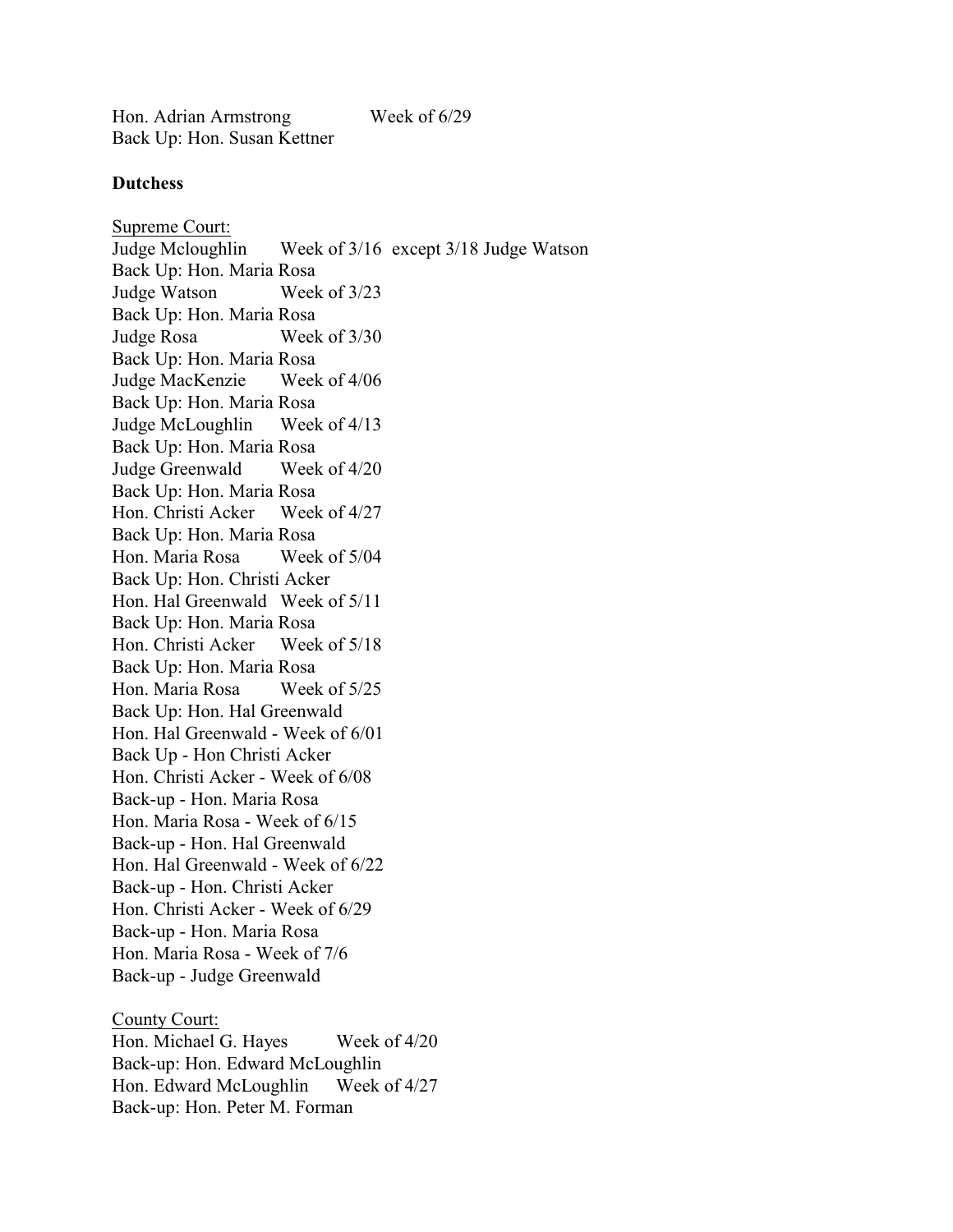| Hon. Peter M. Forman                           | Week of 5/4      |
|------------------------------------------------|------------------|
| Back-up: Hon. Timothy Pagones                  |                  |
| Hon. Michael G. Hayes                          | Week of $5/11$   |
| Back-up: Hon. Scott Volkman                    |                  |
| Edward McLoughlin                              | Week of $5/18$   |
| Back-up: Hon. Frank Mora                       |                  |
| Hon. Peter M. Forman                           | Week of $5/25$   |
| Back-up: Hon. Timothy Pagones                  |                  |
| Hon. Edward McLoughlin -                       | Week of $6/01$   |
| Back-up - Hon. Fra k Mora                      |                  |
| Hon. Peter Forman -                            | Week of 6/08     |
| Back-up - Hon. Scott Volkman                   |                  |
| Hon. Edward McLoughlin                         | Week of $6/15$   |
| Back-up - Hon. Timothy Pagones                 |                  |
| Hon. Peter Forman                              | Week of $6/22$   |
| Back-up - Hon. Scott Volkman                   |                  |
| Hon. Edward McLoughlin                         | Week of $6/28$   |
| Back-up - Hon. Frank Mora                      |                  |
| Hon. Peter Forman                              | Week of 7/6      |
| Back-up TBD                                    |                  |
|                                                |                  |
| Family                                         |                  |
| Hon. Jeffrey C. Martin:                        | Week of $3/16$ ; |
| Back Up: Judge Watson                          |                  |
| Hon. Denise M. Watson                          | Week of $3/23$   |
| Back Up: Judge Egitto                          |                  |
| Hon. Joseph A. Egitto                          | Week of $3/30$   |
| Back Up: Judge MacKenzie                       |                  |
| Hon. Tracy C. MaKenzie                         | Week of $4/06$   |
| Back Up: Judge Martin                          |                  |
| Hon. Jeffrey C. Martin:                        | Week of $4/13$   |
| Back Up: Judge Watson                          |                  |
| Hon. Denise M. Watson:                         | Week of $4/20$   |
| Back Up: Judge MacKenzie                       |                  |
| Hon. Tracey C. MacKenzie                       | Week of 4/27     |
| Back Up: Judge Martin                          |                  |
| Hon. Jeffrey C. Martin:                        | Week of 5/04     |
| Back Up: Judge Watson<br>Hon. Denise M. Watson | Week of $5/11$   |
|                                                |                  |
| Back Up: Judge MacKenzie                       |                  |
| Hon. Tracy C. MacKenzie                        | Week of 5/18     |
| Back Up: Judge Martin                          |                  |
| Hon. Jeffrey C. Martin                         | Week of $5/25$   |
| Back Up: Judge Watson<br>Hon. Denise M. Watson | Week of $6/01$   |
|                                                |                  |
| Hon. Tracy C. MacKenzie                        | Week of 6/08     |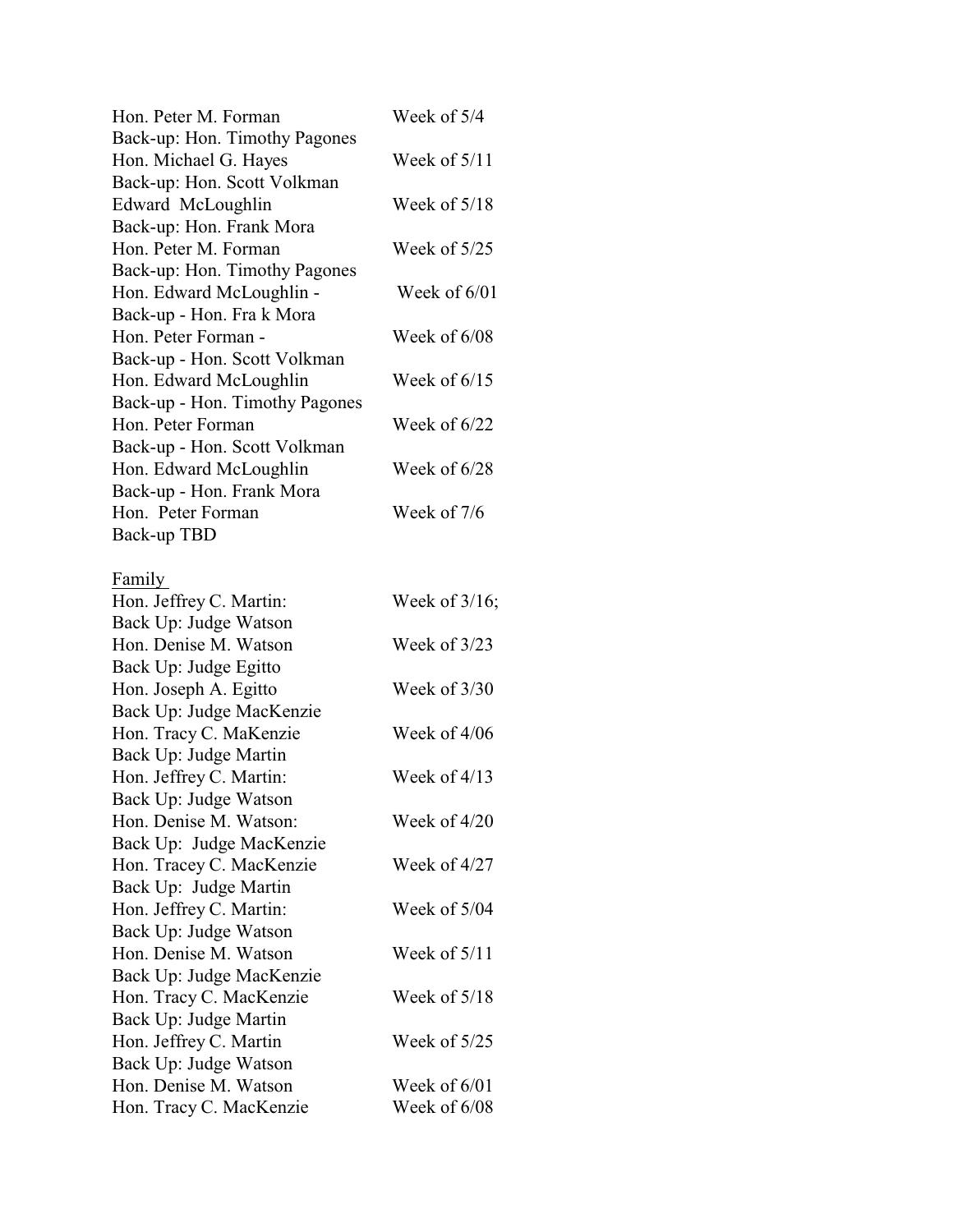| Hon. Jeffrey C. Martin  | Week of $6/15$ |
|-------------------------|----------------|
| Hon. Denise M. Watson   | Week of $6/22$ |
| Hon. Tracy C. MacKenzie | Week of $6/29$ |
| Hon. Jeffrey C. Martin  | Week of $7/06$ |
| Hon. Denise M. Watson   | Week of $7/13$ |
| Hon. Tracy C. MacKenzie | Week of $7/20$ |
| Hon. Jeffrey C. Martin  | Week of $7/17$ |

 $\frac{\text{City}}{\text{L}\cdot\text{Area}\cdot\text{M}\cdot\text{G}}$ 

| Judge Mora:          | Week of $3/16$ |
|----------------------|----------------|
| Judge Volkman:       | Week of $3/23$ |
| Judge Pagones:       | Week of 3/30   |
| Judge Mora:          | Week of 4/06   |
| Judge Pagones:       | Week of $4/13$ |
| Judge Volkman:       | Week of $4/20$ |
| Judge Mora:          | Week of 4/27   |
| <b>Judge Pagones</b> | Week of $5/04$ |
| Judge Volkman        | Week of $5/11$ |
| Judge Mora           | Week of $5/18$ |
| <b>Judge Pagones</b> | Week of $5/25$ |
| Judge Mora           | Week of 6/01   |
| Judge Volkman        | Week of 6/08   |
| <b>Judge Pagones</b> | Week of $6/15$ |
| Judge Volkman        | Week of 6/22   |
| Judge Mora           | Week of $6/29$ |
|                      |                |

# **Orange**

Supreme Hon. Catherine Bartlett March 9 - March 22 Back Up: Hon. Robert Onofry Hon. Steven Milligram March 23 - April 5 Back Up: Hon. Robert Onofry Hon. Sandra Sciortino April 6 - April 19 Back Up: Hon. Robert Onofry Hon. Maria Vazquez-Doles April 20 - May 3 Back Up: Hon. Robert Onofry Hon. Robert Onofry May 4 to May 17 Back Up: Hon. Sandra Sciortino Hon. Catherine Bartlett May 18 to May 31 Back Up: Hon. Robert Onofry Hon. Robert Onofry June 1 to June 14 Supreme Court - Judge Onofry Back Up: On. Sandra Sciortino Hon Sandra Scortino June 15 to June 28 Back Up: Hon. Robert Onofry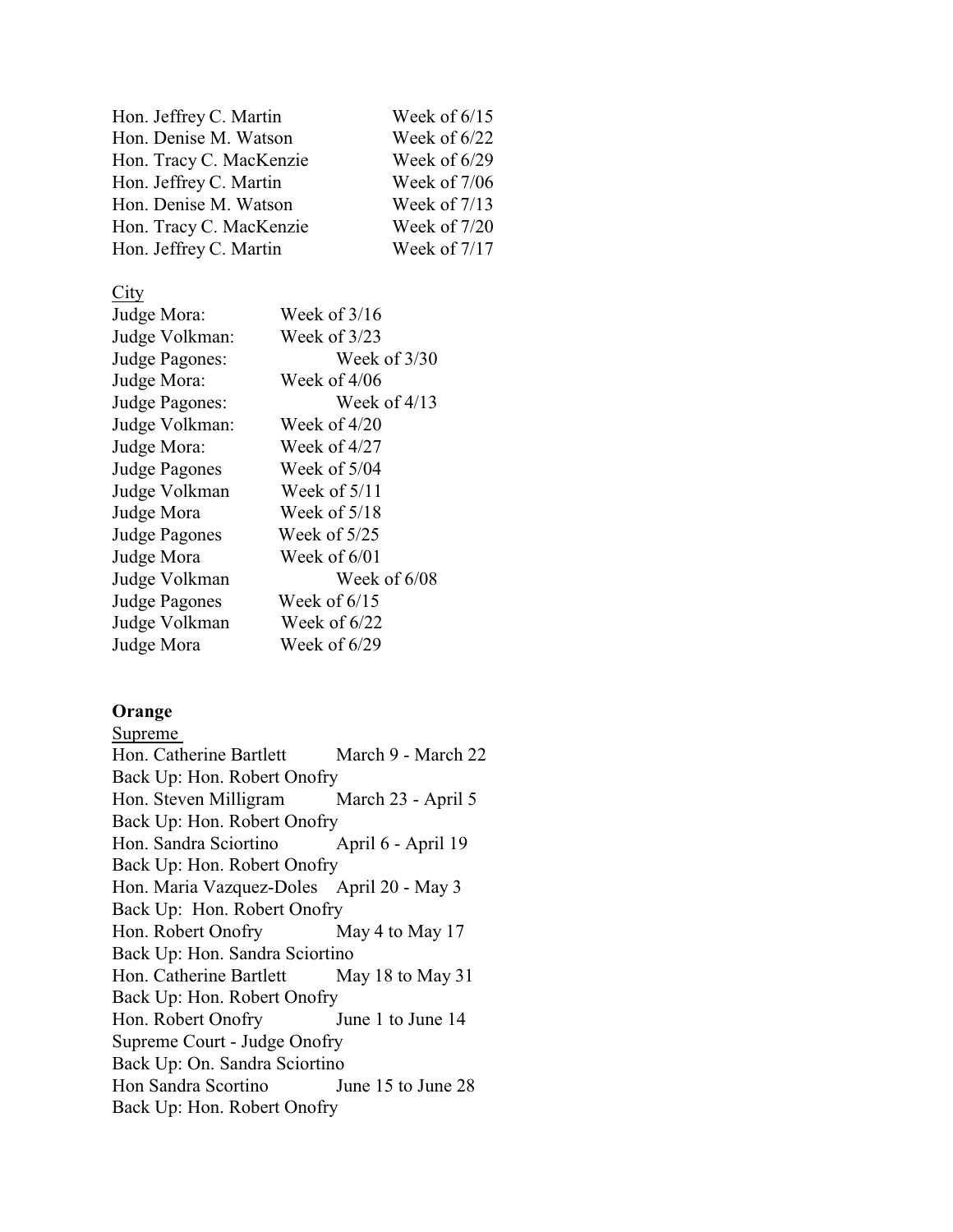County Judge Robert Freehill March 23 to April 5 Back-up Victoria Campbell Judge Robert Prisco April 6 to April 19 Back-up Victoria Campbell Judge Craig Brown April 20 to May 3 Back-up Victoria Campbell Judge Craig Brown May 4 to May 17 Back-up Victoria Campbell Judge Wiliam DeProspo May 18 to May 31 Back-up Victoria Campbell Judge Robert Freehill June1 to June 14 Back-up Robert Prisco Judge Robert Prisco June 15 to June 28 Back-up Robert Freehill Family **3/16/20-3/22/20** - Campbell **Back up:** Klein **3/23/20-3/29/20 -** Krahulik **Back up:** Klein **3/30/20-4/5/20** - Klein **Back up:** Campbell **4/6/20-4/12/20** - Currier Woods **Back up:** Campbell **4/13/20-4/19/20** - Krahulik **Back up: Currier Woods 4/20/20-4/26/20** - Klein **Back up: Currier Woods 4/27/20-5/3/20** - Currier Woods **Back up:** Krahulik **5/4/20-5/10/20** - Campbell **Back up:** Krahulik **5/11/20-5/17/20** - Krahulik **Back up**: Klein **5/18/20-5/24/20** - Klein **Back up**: Campbell **5/25/20-5/31/20** - Currier Woods **Back up**: Krahulik **6/1/20-6/7/20** -Campbell **Back up:** Krahulik **6/8/20-6/14/20** -Klein **Back up:** Currier Woods **6/15/20-6/19/20**-Krahulik **Back up:** Campbell **6/22/20-6/28/20**-Currier Woods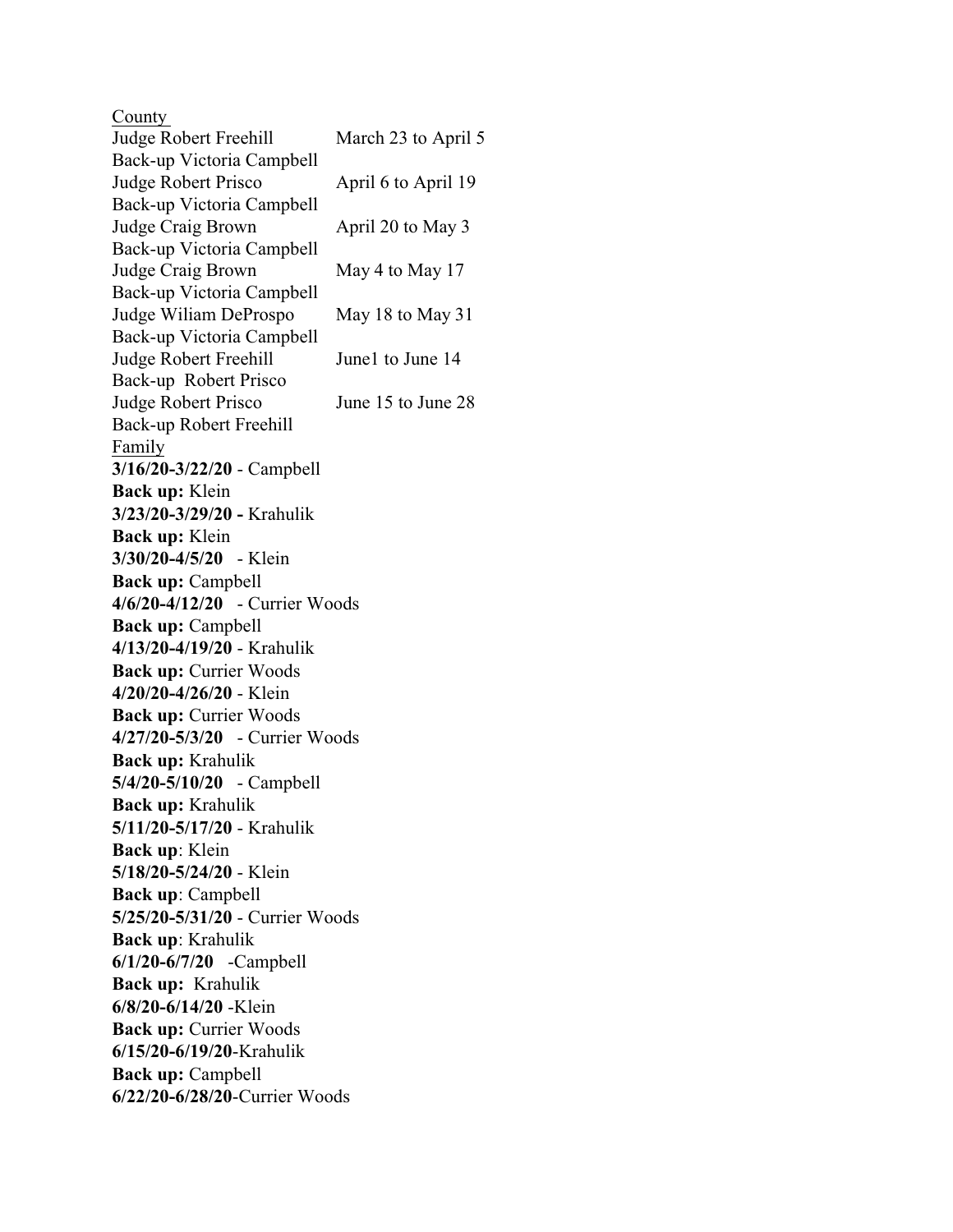**Back up**: Klein **6/29/20-7/5/20** -Campbell **Back up:** Krahulik

| <b>City Courts</b>     |                        |
|------------------------|------------------------|
| Hon. Paul Trachte      | Week of March 30, 2020 |
| Hon. Richard Guertin   | Week of April 4, 2020  |
| Hon. Paul Trachet      | Week of April 13, 2020 |
| Hon. Stephen Brockett  | Week of April 20, 2020 |
| Hon. Paul Trachte      | Week of April 27, 2020 |
| Hon. Richard Guertin   | Week of May 4, 2020    |
| Hon. Peter Kulkin      | Week of May 11, 2020   |
| Hon. Stephen Brockett  | Week of May 18, 2020   |
| Hon. Peter Kulkin      | Week of May 25, 2020   |
| Hon. Richard Guertin   | Week of June $1,2020$  |
| Hon. E. Loren Williams | Week of June 8, 2020   |
| Hon. Steven Brockett   | Week of June 15, 2020  |
| Hon. E. Loren Williams | Week of June 22, 2020  |
| Hon. Richard Guertin   | Week of June 29, 2020  |
|                        |                        |

## **Putnam**

Supreme Court Duty Schedule through May, 2020: Judge Capone – each Tuesday and Thursday Back Up: Judge Grossman Judge Grossman- each Monday and Wednesday Back Up Judge Capone Alternating Friday- Judge Capone 5/15, Judge Grossman 5/22, Judge Capone 5/29/2020 Judge DiBella- assigned to all Guardianship emergencies Back Up: Judge Grossman Putnam County Court and Family Court Duty Schedule (including justice court arraignments) through May, 2002: Judge Rooney – each Tuesday and Thursday Back Up: Judge Spofford Judge Spofford – each Monday and Wednesday Back Up: Judge Rooney Alternating Fridays- Judge Spofford 5/15, Judge Rooney 5/22, Judge Spofford 5/29/2020

| Date         | Supreme            | <b>County Family</b> |
|--------------|--------------------|----------------------|
| Mon. June 1  | Victor G. Grossman | Joseph J. Spofford   |
| Tues. June 2 | Gina C. Capone     | James T. Rooney      |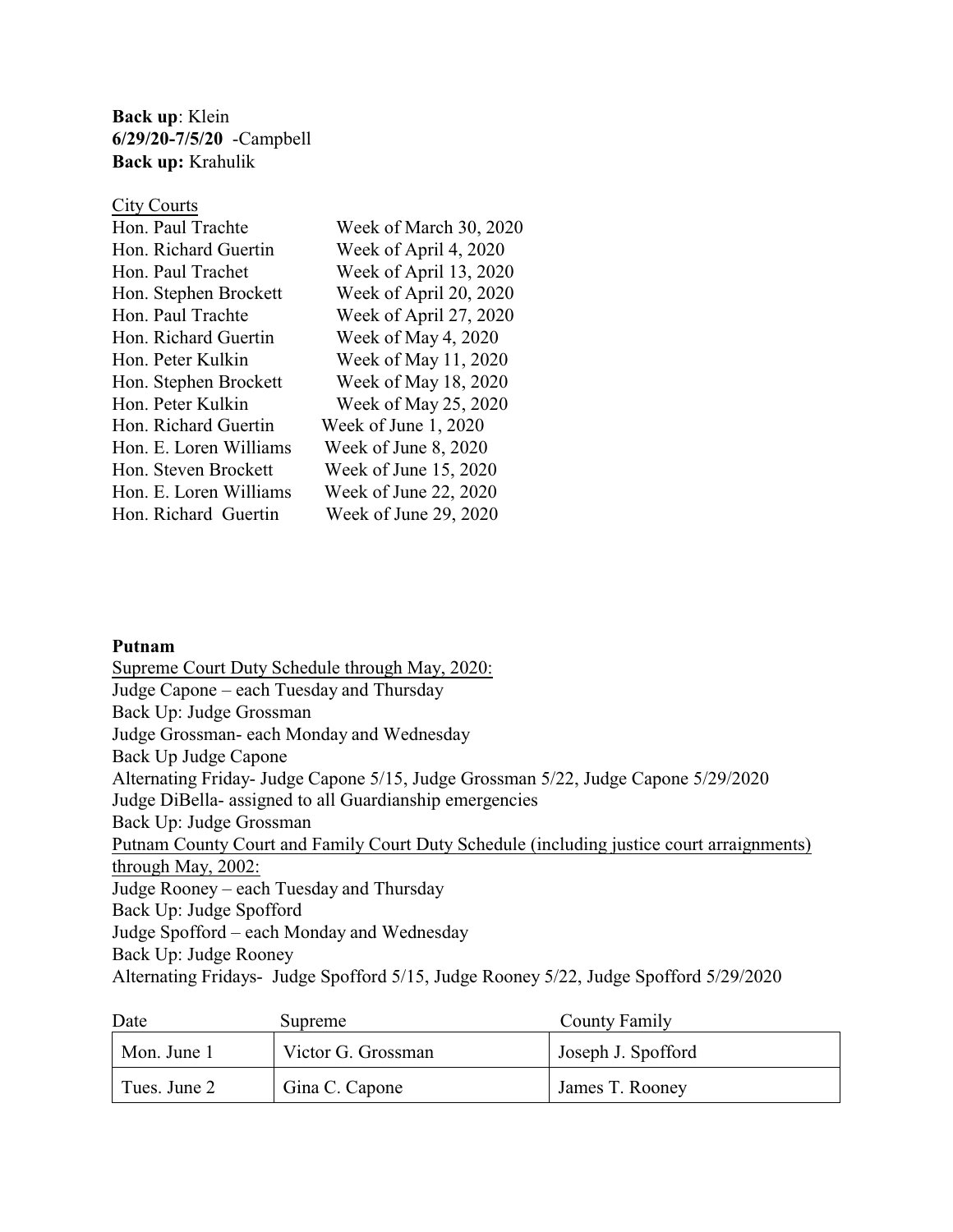| Wed. June 3   | Victor G. Grossman | Joseph J. Spofford |
|---------------|--------------------|--------------------|
| Thur. June 4  | Gina C. Capone     | James T. Rooney    |
| Fri, June 5   | Victor G. Grossman | James T. Rooney    |
| Mon. June 8   | Victor G. Grossman | Joseph J. Spofford |
| Tues. June 9  | Gina C. Capone     | James T. Rooney    |
| Wed. June 10  | Victor G. Grossman | Joseph J. Spofford |
| Thur. June 11 | Gina C. Capone     | James T. Rooney    |
| Fri. June 12  | Gina C. Capone     | Joseph J. Spofford |
| Mon. June 15  | Victor G. Grossman | Joseph J. Spofford |
| Tues. June 16 | Gina C. Capone     | James T. Rooney    |
| Wed. June 17  | Victor G. Grossman | Joseph J. Spofford |
| Thur. June 18 | Gina C. Capone     | James T. Rooney    |
| Fri. June 19  | Victor G. Grossman | James T. Rooney    |
| Mon. June 22  | Victor G. Grossman | Joseph J. Spofford |
| Tues. June 23 | Gina C. Capone     | James T. Rooney    |
| Wed. June 24  | Victor G. Grossman | Joseph J. Spofford |
| Thur. June 25 | Gina C. Capone     | James T. Rooney    |
| Fri. June 26  | Gina C. Capone     | Joseph J. Spofford |
| Mon. June 29  | Victor G. Grossman | Joseph J. Spofford |
| Tues. June 30 | Gina C. Capone     | James T. Rooney    |
|               |                    |                    |
| Wed. July 1   | Victor G. Grossman | Joseph J. Spofford |
| Thurs. July 2 | Gina C. Capone     | James T. Rooney    |
| Fri. July 3   | <b>HOLIDAY</b>     | <b>HOLIDAY</b>     |
| Mon. July 6   | Victor G. Grossman | Joseph J. Spofford |
| Tues. July 7  | Gina C. Capone     | James T. Rooney    |
| Weds. July 8  | Victor G. Grossman | Joseph J. Spofford |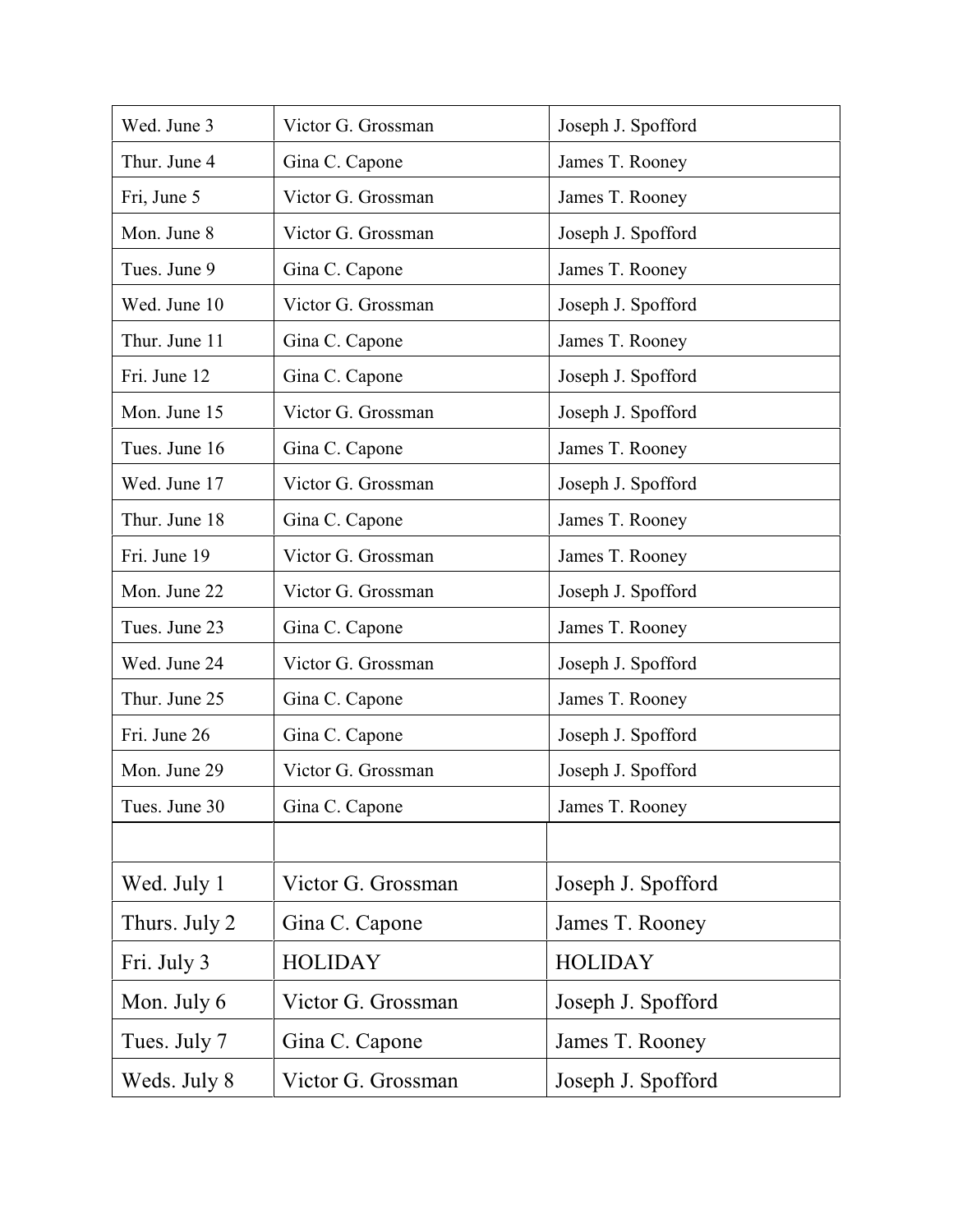| Thurs. July 9  | Gina C. Capone     | James T. Rooney    |
|----------------|--------------------|--------------------|
| Fri. July 10   | Gina C. Capone     | Joseph J. Spofford |
| Mon. July 13   | Victor G. Grossman | Joseph J. Spofford |
| Tues. July 14  | Gina C. Capone     | James T. Rooney    |
| Weds. July 15  | Victor G. Grossman | Joseph J. Spofford |
| Thurs. July 16 | Gina C. Capone     | James T. Rooney    |
| Fri. July 17   | Victor G. Grossman | James T. Rooney    |
| Mon. July 20   | Victor G. Grossman | Joseph J. Spofford |
| Tues. July 21  | Gina C. Capone     | James T. Rooney    |
| Weds. July 22  | Victor G. Grossman | Joseph J. Spofford |
| Thurs. July 23 | Gina C. Capone     | James T. Rooney    |
| Fri. July 24   | Gina C. Capone     | Joseph J. Spofford |
| Mon. July 27   | Victor G. Grossman | Joseph J. Spofford |
| Tues. July 28  | Gina C. Capone     | James T. Rooney    |
| Wed. July 29   | Victor G. Grossman | Joseph J. Spofford |
| Thurs. July 30 | Gina C. Capone     | James T. Rooney    |
| Fri. July 31   | Victor G. Grossman | James T. Rooney    |

# **Rockland**

**Supreme** Hon. Robert A. Berliner Week of 3/16 Back Up: Hon. Paul I. Marx Hon. Paul I Marx Week of 3/23 Back Up; Hon. Sherri Eisenpress Hon. Sherri Eisenpress Week of 3/30 Back Up: Hon. Thomas Zugibe Hon. Thomas Zugibe Week of  $4/06$ Back Up: Hon. Rolf Thorsen Hon. Rolf Thorsen Week of 4/13 Back Up : Hon. Robert Berliner Hon. Robert Berliner Week of 4/20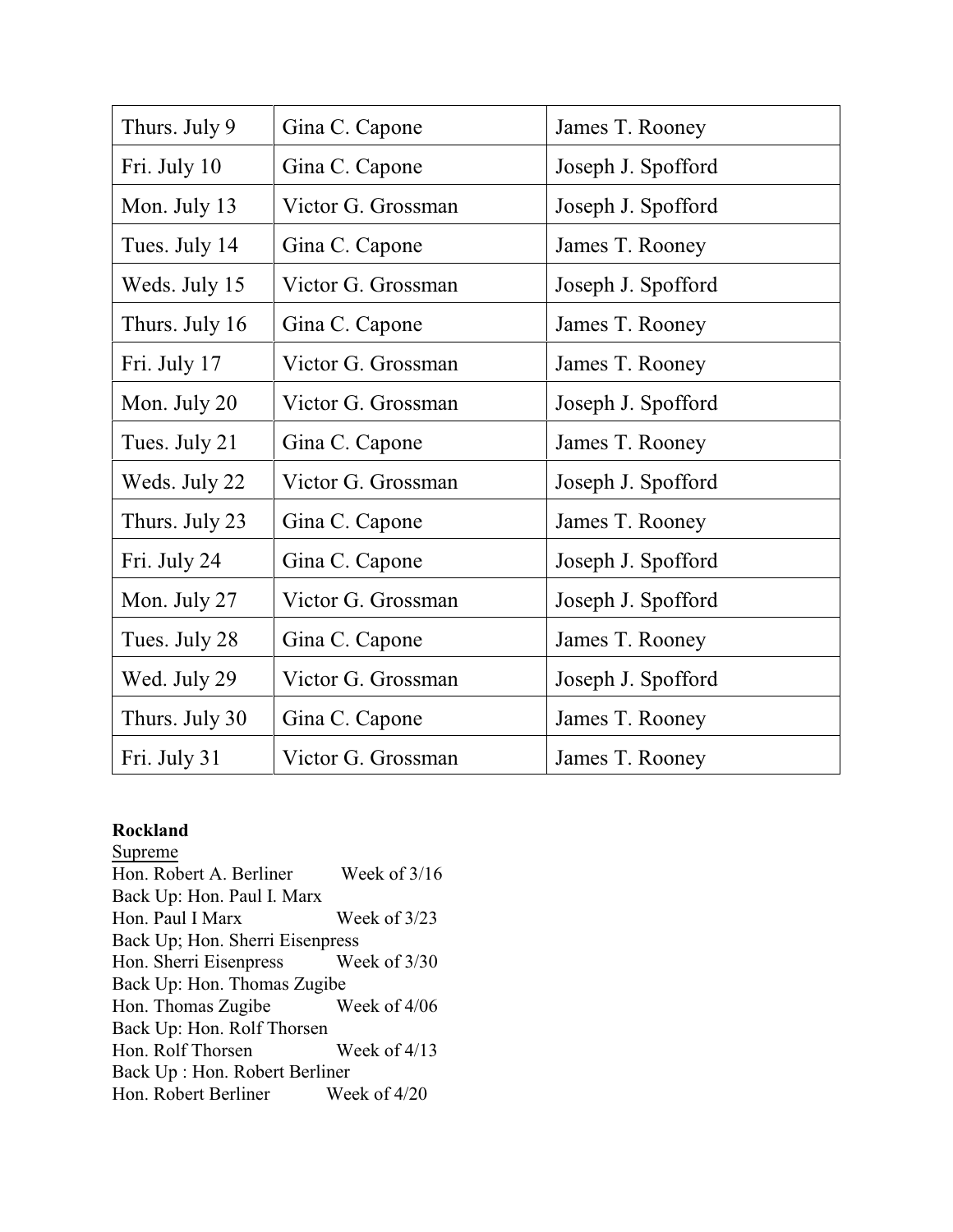Back Up: Hon. Paul Marx Hon. Paul Marx Week of 4/27 Back Up: Sherri Eisenpress Hon. Sherri Eisenpress Week of 5/04 Back Up: Hon. Thomas Zugibe Hon. Thomas Zugibe Week of 5/11 Back Up: Hon. Rolf Thorsen Hon. Rolf Thorsen Week 5/18 Back Up: Robert Berliner Hon. Robert Berliner Week of 5/25 Back Up: Hon. Paul Marx Hon. Paul Marx Week of 6/1 Back Up: Hon. Sherri Eisenpress Hon. Sherri Eisenpress Week of 6/8 Back Up: Hon. Thomas Zugibe Hon. Thomas Zugibe Week of 6/15 Back Up: Rolf Thorsen Hon. Rolf Thorsen Week of 6/22 Back Up: Hon. Robert Berliner Hon. Robert Berliner Week of 6/29 Back Up: Hon. Paul Marx Hon. Paul Marx Week of 7/6 Back Up: Sherri Eisenpress Hon. Sherri Eisenpress Week of 7/13 Back Up: Hon. Thomas Zugibe Hon. Thomas Zugibe Week of  $7/20$ Back Up: Hon. Rolf Thorsen Hon. Rolf Thorsen Week of 7/27 Back Up: Robert Berliner

## County

Hon. Kevin Russo Week of 3/16 Back Up: Hon. Larry Schwartz Hon. Lawrence Schwartz Week of 3/23 Back Up: Hon. Kevin Russo Hon. Kevin Russo Week of 3/30 Back Up: Hon Larry Schwartz Hon Larry Schwartz Week of  $4/06$ Back Up: Hon. Kevin Russo Hon. Kevin Russo Week of 4/13 Back Up: Hon. Larry Schwartz Hon. Kevin Russo Week of 4/20 Back Up: Hon. Larry Schwartz Hon Larry Schwartz Week of 4/27 Back Up: Hon. Kevin Russo Hon Larry Schwartz Week of  $5/04$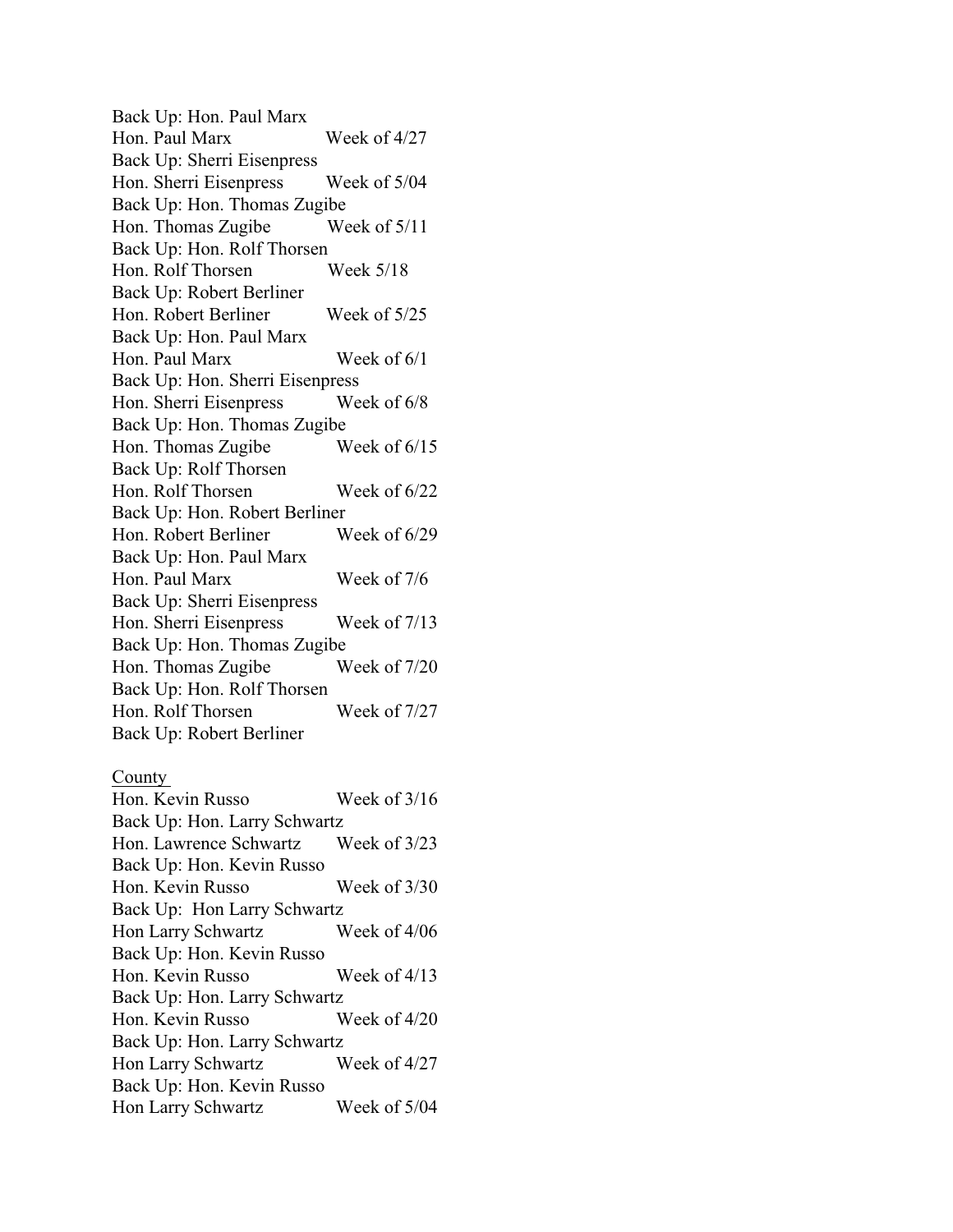Back Up: Hon. Kevin Russo Hon. Hon. Kevin Russo Week of 5/11 Back Up: Hon. Larry Schwartz Hon. Larry Schwartz Week of 5/18 Back Up: Kevin Russo Hon. Kevin Russo Week of 5/25 Back Up: Larry Schwartz Hon. Larry Schwartz Week of 6/1 Back Up: Hon. Kevin Russo Hon. Kevin Russo Week of 6/8 Back Up: Hon. Larry Schwartz Hon. Larry Schwartz Week of 6/15 Back Up: Hon. Kevin Russo Hon. Kevin Russo Week of 6/22 Back Up: Hon. Larry Schwartz Hon. Larry Schwartz Week of 6/29 Back Up: Hon. Kevin Russo Hon. Kevin Russo Week of 7/6 Back Up: Hon Larry Schwartz Hon. Larry Schwartz Week of 7/13 Back Up: Kevin Russo Hon. Kevin Russo Week of 7/20 Back Up: Larry Schwartz Hon. Larry Schwartz Week of 7/27 Bach Up: Kevin Russo

#### Family

| Hon. Rachel Tanguay             | Week of $3/16$ |  |
|---------------------------------|----------------|--|
| Back Up: Hon Keith Cornell      |                |  |
| Hon Keith Cornell               | Week of 3/23   |  |
| Back Up: Hon. Sherri Eisenpress |                |  |
| Hon. Sherri Eisenpress          | Week of $3/30$ |  |
| Back Up: Hon. Rachel Tanguay    |                |  |
| Hon. Rachel Tanguay             | Week of $4/06$ |  |
| Back Up: Hon Keith Cornell      |                |  |
| Hon Keith Cornell               | Week of $4/13$ |  |
| Back Up: Hon. Sherri Eisenpress |                |  |
| Hon. Sherri Eisenpress          | Week of $4/20$ |  |
| Back Up: Hon. Rachel Tanguay    |                |  |
| Hon. Rachel Tanguay             | Week of 4/27   |  |
| Back Up: Hon. Keith Cornell     |                |  |
| Hon Keith J. Cornell            | Week of $5/04$ |  |
| Back Up: Hon. Sherri Eisenpress |                |  |
| Hon. Sherri Eisenpress          | Week of $5/11$ |  |
| Back Up: Rachel Tanguay         |                |  |
| Hon. Rachel Tanguay             | Week of $5/18$ |  |